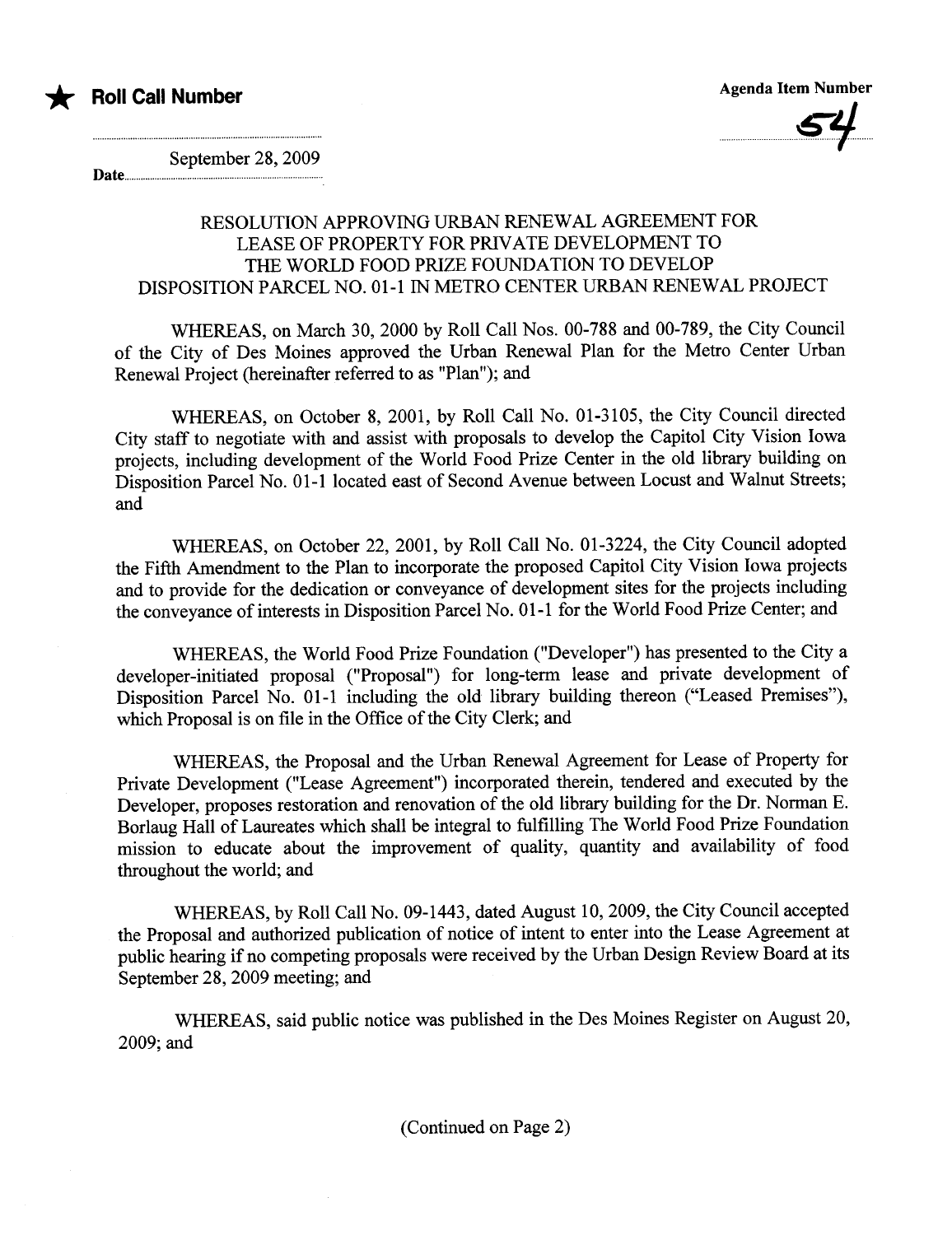

September 28, 2009

Date....

-2-

WHEREAS, the City received no competing proposals for the lease and development of the Leased Premises; and

WHEREAS, the development of the Leased Premises according to the terms and conditions set out in the Lease Agreement furthers the objectives of the Plan to preserve and create an environment which will protect the health, safety and general welfare of City residents and maintain taxable values within the Urban Renewal Project area, to provide for orderly expansion of downtown Des Moines as a retal, financial, business and cultual center of the metropolitan area, to encourage and support development which will enhance and make the best possible use of cultual and other public facilities, resources and investments, and provide facilities that will meet the recreational, education and cultural needs of persons who work and live in and near the Urban Renewal Project area and to support the maintenance and rehabilitation of sound existing structures and the preservation of properties of architectural and historic merit; and

WHREAS, the development of the Leased Premises according to the terms and conditions set out in the Lease Agreement will restore, preserve and maintain the historical and architectural significance and provide for continued public use of the old library building and will encourage further private investment of surrounding properties in the Urban Renewal Project area, and will attract, retain and be a compatible positive asset to new business development in the Urban Renewal Project area; and

WHEREAS, the City Council has determined that the Leased Premises rent of \$1.00 for the fifty year lease term and the rent of \$1.00 for the optional fifty year extension to the lease term meets the fair market value thereof for uses in accordance with the Plan taking into account the restrictions upon the Leased Premises and the terms, covenants, conditions and obligations assumed by the Developer for construction, restoration and renovation of the old library building for a cultual and educational communty betterment project that includes public uses and for the continued use, operation and maintenance of the Leased Premises and the improvements thereon in accordance with the terms of the Lease Agreement.

WHEREAS, in accordance with the published notice, those interested in the Proposal and the lease of the Leased Premises to Developer in accordance with the terms and conditions of the Lease Agreement, have been given an opportunity to be heard with respect thereto and have presented their views to the City Council; and

(Continued on Page 3)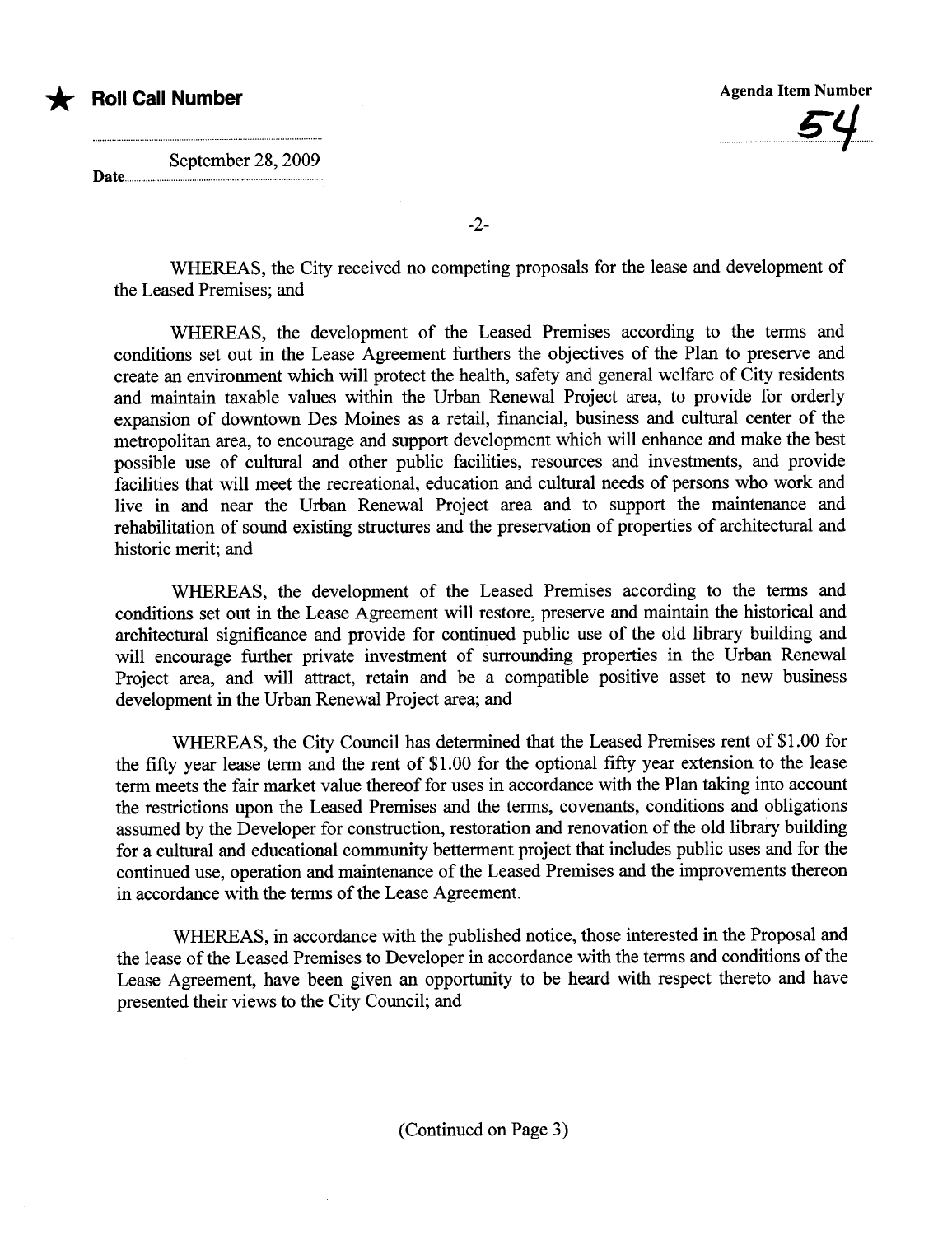

...........................£1

September 28, 2009

Date...

-3-

WHEREAS, this Council believes the acceptance of the Proposal and the lease of the Leased Premises to Developer according to the terms and conditions set out in the Lease Agreement are in the best interests of the City of Des Moines, Iowa, and in furtherance of the puroses of Iowa Code Chapter 403; and

NOW, THEREFORE, BE IT RESOLVED by the City Council of the City of Des Moines, Iowa, that:

1. Upon due consideration of the facts and statements of interested persons, the hearing is hereby closed and it is determined the Urban Renewal Agreement for Lease of Property for Private Development between the City of Des Moines and The World Food Prize Foundation for the lease and development of the Leased Premises is in the public interest of the citizens of the City of Des Moines and in furtherance of the Plan, and is hereby approved; and

2. The Mayor is authorized and directed to execute the Lease Agreement on behalf of the City and the City Clerk is authorized and directed to attest to said signatue and to affix the seal of the City.

3. The Public Use Agreement, incorporated in and made a part of the Lease Agreement, is hereby approved and the Mayor is authorized and directed to execute the Public Use Agreement on behalf of the City and the City Clerk is authorized and directed to attest to said signature.

4. Upon direction from the City Manager or his designee that the conditions set fort in Section 102 of the Lease Agreement have been satisfied, the Mayor is authorized and directed to execute the Memorandum of Lease Term and the City Clerk is authorized and directed to attest to said signature and the City Clerk is hereby further authorized and directed to submit the Lease Agreement, the Public Use Agreement and the Memorandum of Lease Term to the Polk County Recorder for filing and recording in the maner provided by law.

5. The sanitary sewer easement for the existing sanitary sewer on the Leased Premises and the storm sewer easement for the existing storm sewer on the Leased Premises are hereby approved and the City Clerk is authorized and directed to certify approval and acceptance of such easements by the City and the City Clerk is further authorized and directed to submit such easements to the Polk County Recorder for filing and recording in the maner provided by law.